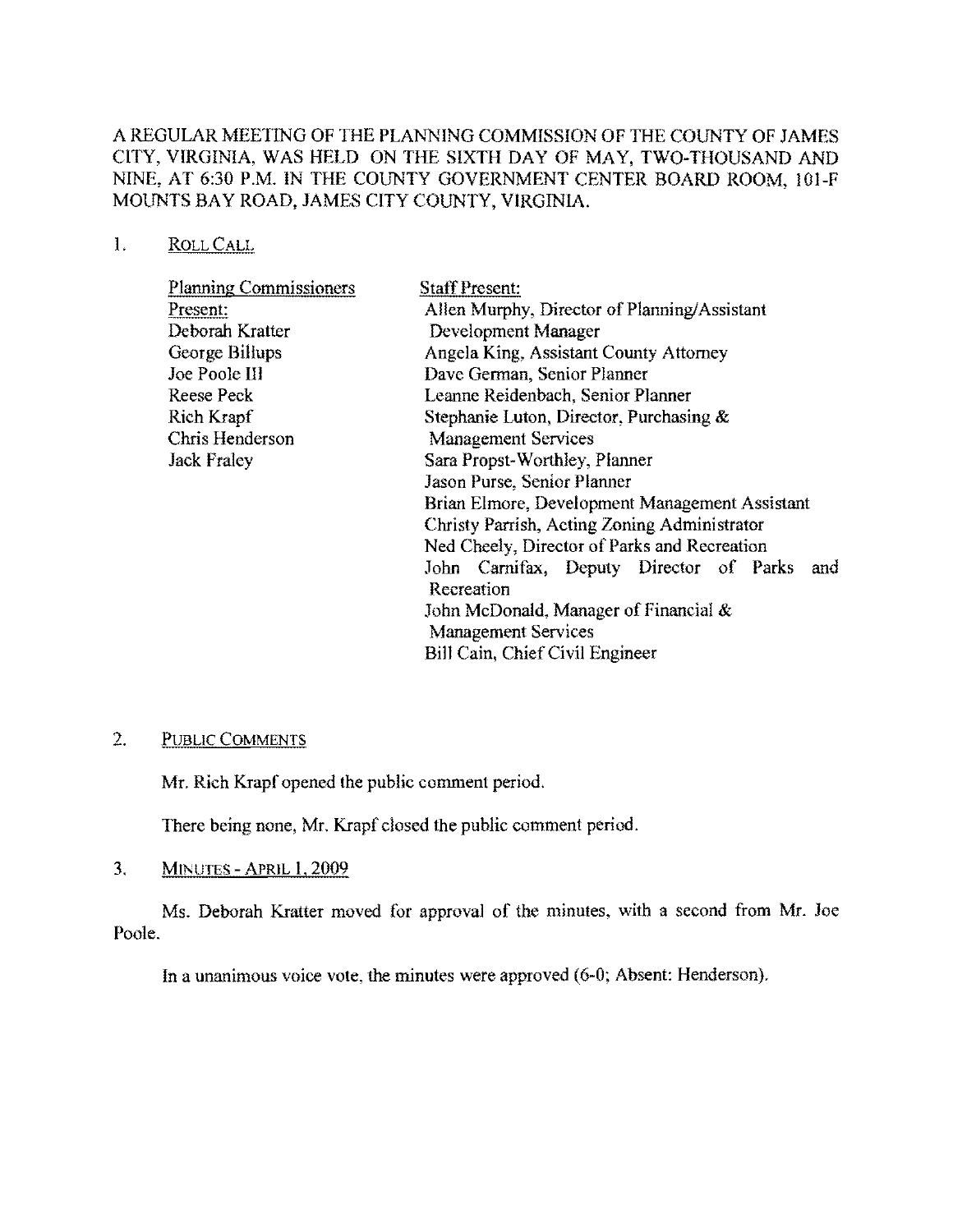## 4. COMMITTEE AND COMMISSION REPORTS

# A. Development Review Committee (DRC)

Mr. Poole stated the DRC had reviewed several cases. At special meeting on April 14 with the CVS at Norge applicant, the DRC reviewed exterior elevations. The DRC emphasized making the exterior compatible with the Norge community  $-$  including a sloped roof, a brick base and accents, light-colored siding, a unique entry feature, no neon sign, and a white and green color pallet overall. The applicant returned to the regular meeting on April 29 after addressing these concerns, and supplied additional information. Also at the April 29 DRC meeting, the Villages at Whitehall asked for modified language to their design guidelines to allow increased sidewalk layout flexibility. Applicants for the Moss Creek Commerce Center also requested sidewalk language modifications along Route 30 and adjacent properties. 'Ine DRC concurred with these requests.

Mr. Jack Fraley moved for approval of the DRC minutes, with a second from Mr. George Billups.

In a unanimous voice vote, the DRC minutes were approved (6-0; Absent: Henderson).

# B. Policy Committee

Mr. Krapf stated that sinee Mr. Chris Henderson would arrive late to the Commission meeting, he would delay the Policy Committee report until the Commission discussion phase.

## C. Steering Committee

Mr. Fraley stated the Steering Committee was considering the Economic Opportunity designation for the Comprehensive Plan. He said the Committee made final decisions on all but two Land Use applications. The next meeting will complete these and also include discussions on Community Character.

# 5. PRESENTATION - SHAPING OUR SHORES

Ms. Stephanie Luton presented the Shaping Our Shores proposals. She said the proposals for Jamestown Beach Campground (lBC), Jamestown Marina and Yacht Basin (JYB), and Chickahominy Riverfront Park (CRP) represented 20-year, realistic master plans for each park. The proposals are not intended as site plans. The process involved a variety of public inputs, including surveys, meetings, manned booths, TV48, and the web. Meetings were held with citizens, advocacy groups, regulatory agencies, and adjacent property owners. Plans were prepared with four primary goals in mind: feasibility, matching community vision, maximizing benefits for users, and offsetting operating expenditures. All three sites shared some features, including green space, open space, grant funding, water access, recreational opportunities, and protecting cultural and natural resources. JBC is intended as a signature park, with the ability to attract tourists and maintain beach access. JYB is intended for redevelopment with commercial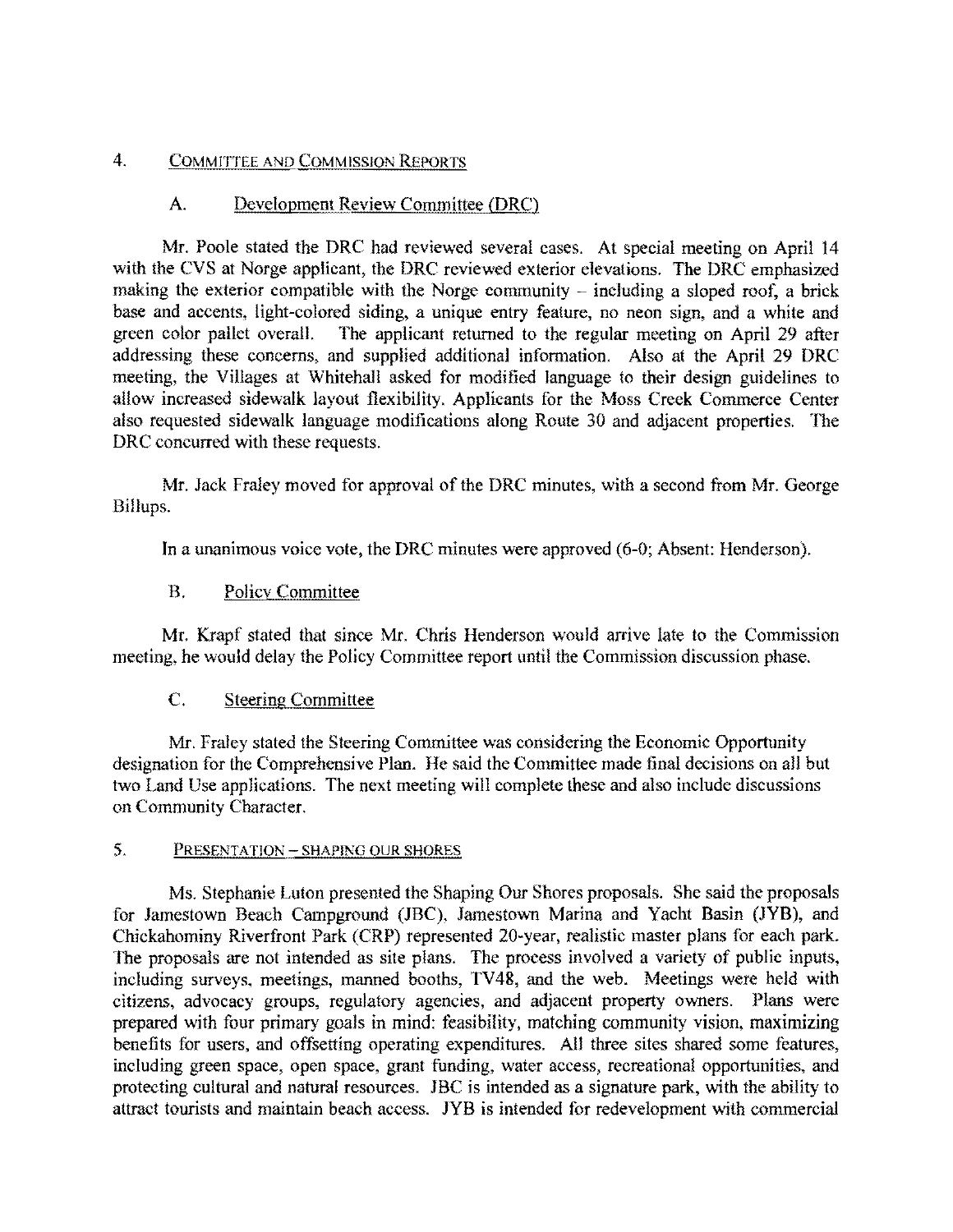uses, in order to make the property self-sustaining. At CRP, existing facilities will be renovated, water access will be increased, and provisions will be made to host events like the County Fair. VHB consultants attempted to find fatal flaws and constraints in the proposals. Constraints include CRP's distance from the Primary Service Area; JBC's grant boundaries, and JYB's small size. Economic returns were one of several considerations. A VHB sub-consultant performed a market analysis and a pro-forma for each park and their main proposals.

As a signature park, JBC is expected to include an enhanced beach, camping, and a renovation of the Vermilion House. Other upgrades to the park include restrooms, camping cabins, pavilions, gardens, and traffic and bike improvements. The marina will be upgraded and contain one of two mixed use intensities, while providing additional water access for residents. The difference between the intensities is the amount of mixed use and the location of dry boat storage. The most intense use plan includes condos, hotel, retail, restaurants, waterfront promenade, small craft launch, and a renovated marina. The less intense scenario retains the restaurant and small craft launch. CRP's main features are water-based recreation, diversified camping, and increased usage. Wood docks would be added, along with related concessions and pavilions. Boat ramp parking would be more organized. The small craft launch would move to Gordon's Creek. Cabins and an RV loop would be added, while primitive sites would be reduced and spread out. The aesthetic vision for CRP is more rustic than other County parks.

Ms. Luton stated that citizen concerns included increased traffic and loss of historic and green space at JBC; water quality and intensity at the JYB; and a loss of primitive camping at CRP. She said phasing of the three plans was popular with citizens. The Jamestown-Yorktown Foundation and National Park Service voiced concerns about the Jamestown Island view shed and surrounding environments. Several local citizens' groups were amenable to partnerships formed with the County at JBC. The 4-H Club had security concerns. Board guidance for Shaping Our Shores included a signature park at Jamestown, non-residential mixed use at the JYB, while enhancing the environment and other park; and increased water recreation, camping, and use at CRP. At a previously held worksession, the Board asked for a review of a wide range of funding options and refurbishment plans for the JYB.

Ms. Luton stated public comments were included as part of the Shaping Our Shores process. She said early in the process, there were listening sessions. A first draft of each plan was submitted for another round of public feedback. After the second public round, staff began making specifics on the proposals, including building setbacks and footprints. Another public meeting was held based on those specifics. Before Shaping Our Shores is presented to the Board for final consideration, a priority matrix, funding options, and expanded pro forma will be developed.

Ms. Luton stated the boating and tishing communities both stated their desire for expanded water access and support facilities at CRP. She said there were comments to take notice of the power-boating and tournament communities.

Mr. Tim Hogan, VHB Consulting, stated that to attract fishing tournaments, CRP would require additional infrastructure, including overnight moorings, fuel services, a larger store, and additional parking. The proposed upgrades would caler to transient boaters.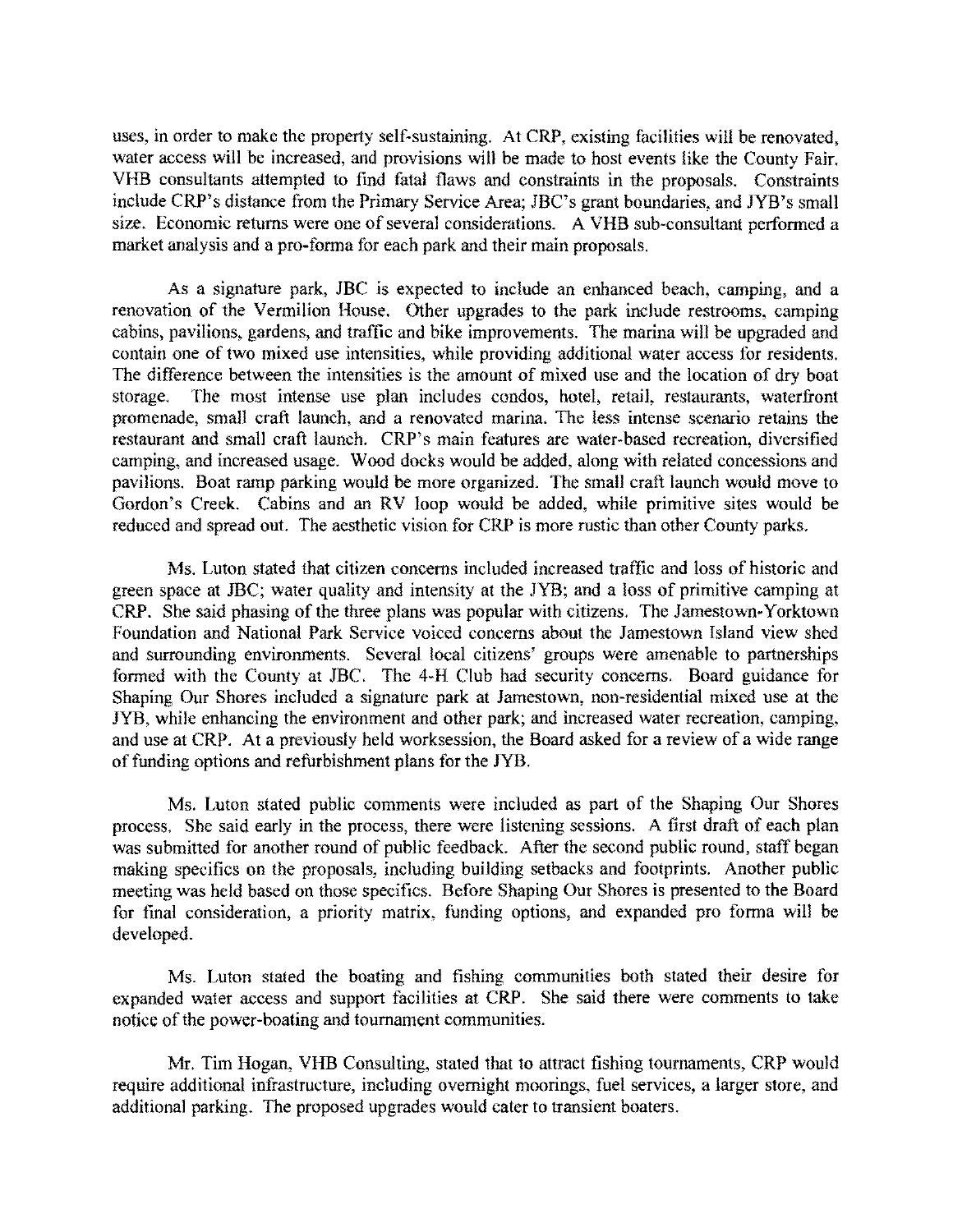Ms. Luton stated that although time shares were not included in the less-intense narrative, a boutique hotel with 48 rooms was included. She said the Board did not want residential units at the marina. Removing the residential units completely changes the property's economic outlook.

Mr. Hogan stated time-shares were considered early in the process during discussions with the Board.

Mr. Henderson stated the market value of time-shares would be considerably more than residential units.

Ms. Luton stated time-shares were reviewed during the real estate analysis. She said Chickahominy's inclusion in the Primary Service Area was also discussed, and several challenges were noted. In the realm of reasonable vision, the Board decided to focus on water access and camping-based recreation at the site, although many types of uses were discussed.

Mr. Poole stated that in previous comprehensive plans, the community signaled its desire to have water access. He said he appreciated the Shaping Our Shores proposals not altering the character of the County.

### 6. PRESENTATION - PARKS AND RECREATION MASTER PLAN

Mr. Mark Wenger, Chair of the Parks and Recreation Advisory Commission (PRAC), presented the Parks and Recreation Master Plan. He said the plan has been undergoing a revision, with the last revision being in 1993. Public input had been received during the previous 14 months, including public meetings, hearings, focus groups, phone surveys, and online surveys. As the PRAC reviewed needs assessments, it become apparent that metrics were needed to measure the County's performance against other communities. Two standards emerged: the National Recreation and Park Association standards and the Virginia Outdoors Plan. The availability of private recreation facilities gives the County additional flexibility in meeting its recreation needs. The goal of the master plan is to create a framework for addressing needs. The plan will also provide linkages between conceptual and master planning, as well as special plans, such as Shaping Our Shores. Based on national and local standards, the County is deficient in youth baseball fields, soccer fields, and soft surface trails, but many other surveyed localities are also deficient in many areas. The master plan was modified to include Parks and Recreation's extensive programming, along with cooperative programming with York County, the City of Williamsburg, state, and national parks. Neighborhood pools, tennis courts, and other private facilities are also leveraged in the plan through proffer guidelines. Challenges include non-mandated services and the recovery rate. Localities vary greatly in how they calculate their recovery rates, but the County's 45% recovery rate is expected to drop as new non-revenue generating parks come online. Examples to increase recovery rates include events, tournaments, and non-profit funding.

Mr. Reese Peck asked if different facility standards were used for inside and outside the Primary Service Area (PSA).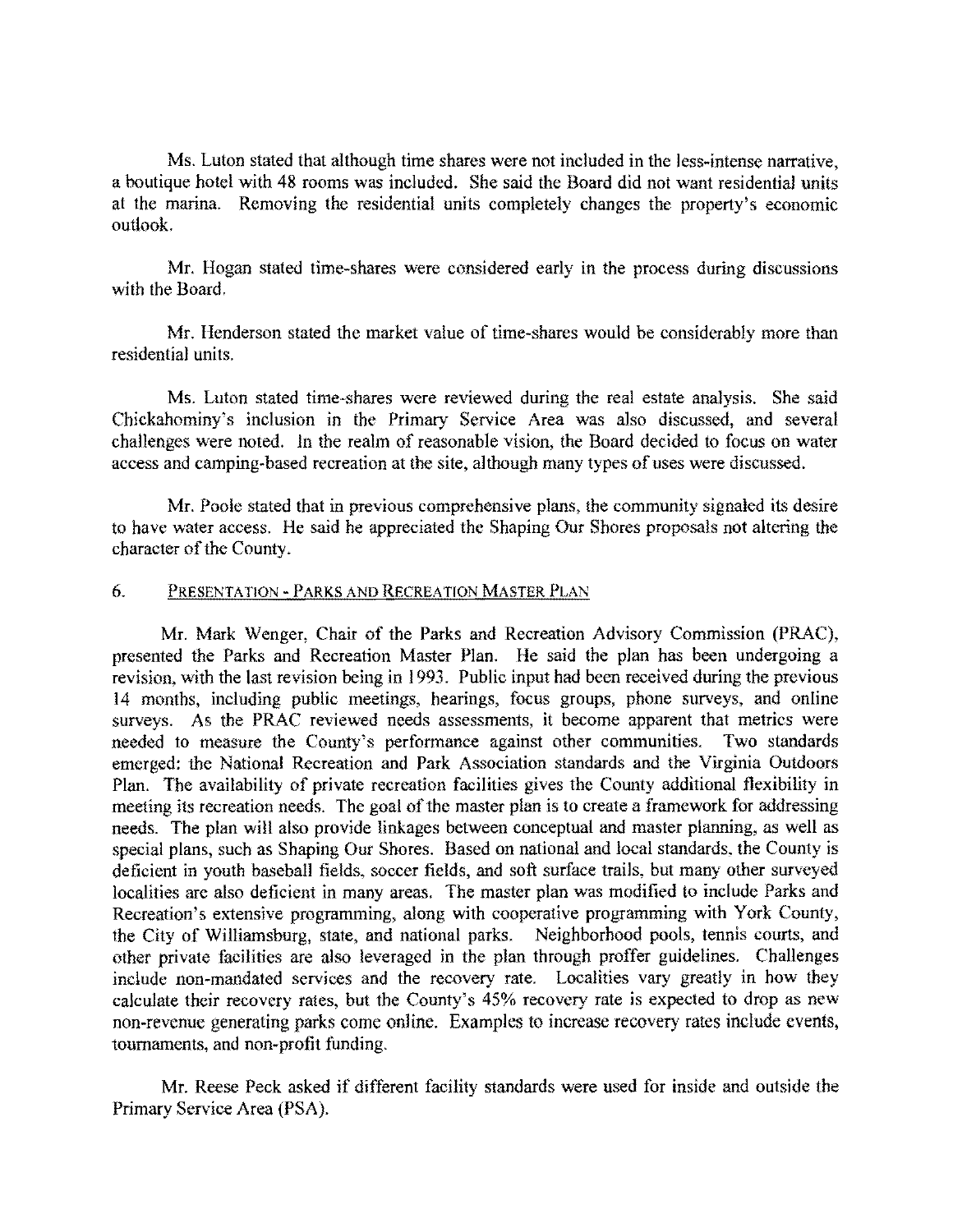Mr. Wenger stated several variables and standards had changed since the 1993 Master Plan. He said with the new Comprehensive Plan under review, it was an ideal time to introduee a new Parks and Recreation Master Plan. The 2003 Comprehensive Plan was not used as a guiding document as these standards were seen as in need of an update. The standards in the plan are intended for general guidance and not specifics.

Mr. Ned Cheely stated the Parks and Recreation Master Plan came into being as a result of requiring facilities to house programming. He said the same types of development and density that would drive the need for schools would also drive needs for park facilities. Joint development with schools will continue. Unique opportunities, such as CRP and the Warhill Sports Complex, are aggressively pursued.

Mr. Peck stated his concern was that schools and parks, such as Freedom Park, which are outside of the PSA, were being extended water service. The Commission and Planning should review park loeations which *de facio* expand the PSA.

Mr. Cheely stated it was not their intention to have a different set of standards from the Comprehensive Plan. The master plan used drivers from the 2003 Comprehensive Plan and public input, and the Division worked closely with Planning staff and consultants to determine appropriate updates.

Mr. Peck asked about the fiscal impact of upgrading parks to the new standards.

Mr. Cheely stated that that information could be researched and provided if requested. He said many planned facilities from the 1993 Plan had not been completed due to a variety of factors. The Master Plan only moves as quickly as the Capital Improvements Program (CIP) can fund projects.

Mr. Billups asked if Parks and Recreation had proposed sites for the deficient trails and fields.

Mr. Cheely stated Parks and Recreation had the *Greenways Masler Plan* and certain recreational corridors to place future facilities. He said parks was trying to improve capacity, and citcd instances where a single child plays in multiple youth leagues on multiple fields.

Mr. Fraley stated he was interested in leveraged Parks and Reereation facilities for economic development. He said youth league growth has fostered economic development. An aquatic center would allow the County to host swimming tournaments.

Mr. Wenger stated there was tremendous support for Parks and Recreation to pursue competitive swimming facilities, tempered by their cost. Parks and Recreation would pursue a public/private partnership for that type of facility.

Mr. Henderson stated Christopher Newport University recently entered an exclusive agreement with Pepsi. He encouraged Parks and Reereation to explore selling naming rights.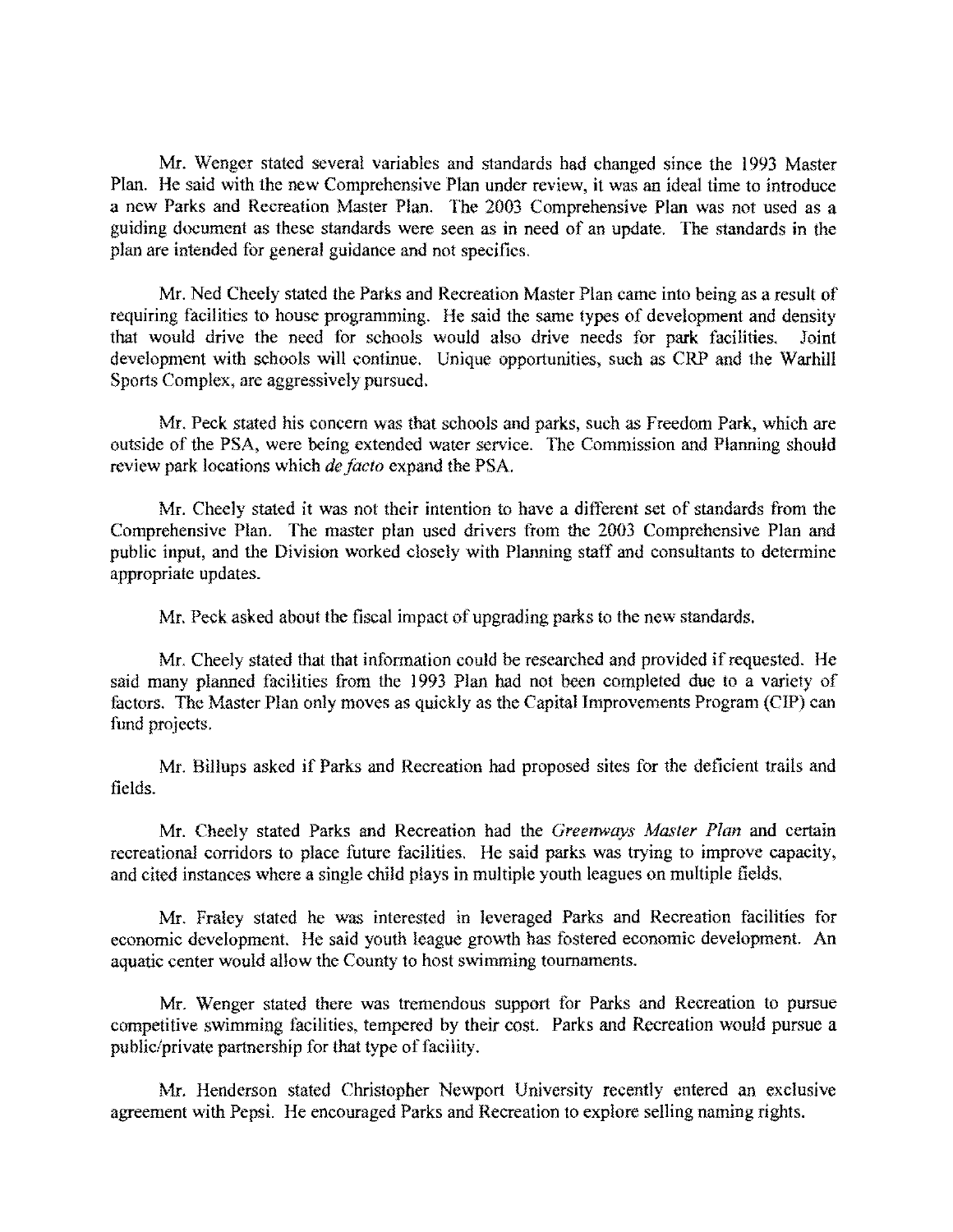Mr. Wenger stated Parks and Recreation should investigate all revenue opportunities.

Mr. Poole stated residents see Parks and Reereation as a crucial component towards quality of life.

Ms. Kratter stated Parks and Recreation should take a long·term view of planning to improve quality of life and economic outlook simultaneously.

Mr. Krapf stated that Parks capital projects still compete for annual funds as part of the budget process.

7. PUBLIC HEARINGS

## A. ZO-0003-2009 Zoning Ordinance Amendment - Setback Reductions in B1, General Business & M-1, Limited Industrial

Mr. Jason Purse stated that staff received a request to amend the Zoning Ordinance to allow for front setback reductions in M·l zoning with the approval of the Development Review Committee (DRC). He said similar language for B·l zoning allows a setback reduction of up to 25 feet with DRC approval. Some Community Character Areas where several M-I parcels are located recommend reduced setbacks. The recommendations for reduced setback in the Toano Design Guidelines are not currently achievable under the Zoning Ordinance. Consistency between B-1 and M-1 parcels is desirable, and the language from the B-1 district will be copied into the M-1 zoning. Only commercial uses will be affected. Setbacks of less than 20 feet will be permissible with DRC approval. As a result of the Policy Committee, language in the be As a result of the Policy Committee, language in the amendment has been worded to say 'meets and exceeds' in cases of DRC setback review. Staff recommends approval of these amendments.

Mr. Krapf asked if changing the setback language to 'meets or exceeds' would grant the DRC additional flexibility in its reviews.

Mr. Allen Murphy stated the language 'meets or exceeds' would give the DRC additional flexibility. He said the current language expresses that applicant must only meet standards. The revised language enables the DRC to upgrade expectations.

Mr. Purse stated the DRC would have full review of any requested setback reductions.

Mr. Fraley stated the language was contradictory in that an applicant could not both meet and exceed expectations.

Ms. Kratter stated that the term extraordinary was deleted because of its vagueness, She said 'meets or exceeds' may push the DRC into accepting a setback with only one of the three design criteria met. Applicants should always have to exceed development standards.

Mr. Murphy stated that when design standards were adopted, they were not intended to be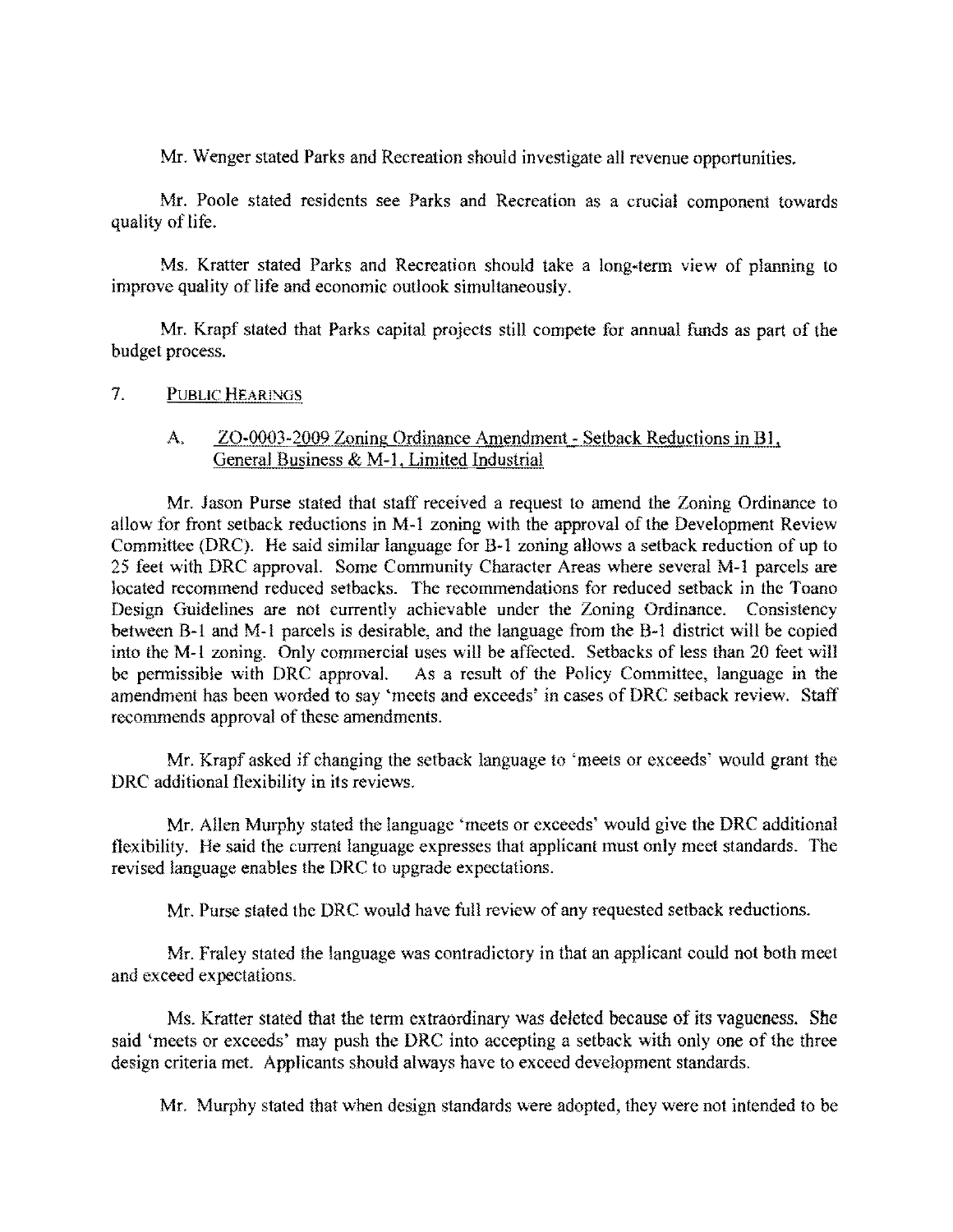bare-minimum guidelines. He said the DRC can onlv make suggestions about exceeding standards. The language 'meet' would be the clearest.

Mr. Billups asked if the DRC had difficulty in setting specific standards for Community Character Areas. He said the guidelines should be specific numbers.

Mr. Murphy said the language is for specific areas were the Board has adopted additional guidelines that call for flexibility.

Mr. Krapf opened the public hearing.

There being no comments. Mr. Krapf closed the public hearing.

Mr. Poole moved for adoption, with the amended language 'meets or exceeds.'

Mr. Kratter stated the language 'meets' would be sufficient.

Mr. Murphy stated staff was agreeable to just the word 'meets,' given that design guidelines are already above the general ordinance.

Mr. Fraley stated he would favor leaving 'exceeds' in order to push applicants to present the best proposal possible.

Mr. Fraley seconded the motion for approval with amended languagc.

In a roll call vote, the Commission adopted the amendment (5-2; Yes: Kratter, Poole, Peck, Krapf, Fraley; No: Billups, Henderson).

#### B. SUP-0004-2009 Dee's Day Care

Mr. Purse stated Ms. Darlene Ingram applied for a special use permit to operate a daycare in an existing single-family home at 156 Indian Circle. The parcel is zoned R-2 and currently operates as a day care with a cap of five children. Ms. Ingram has preliminary approval from the state to allow 12 children if the SUP is approved. The hours of operation are between 6 a.m. and 6 p.m. No expansions or modifications are proposed. The applicant has obtained all needed permits and licenses and attended multiple training sessions. Applications on day care inside neighborhoods include three conditions: no signage, no exterior lighting, and a three year sunset on the SUP. The Fire Department has requested that the number of children under two and a half years old be limited to five. The size and hours of the operation reduce its impact on the surrounding community. Staff finds the proposal generally consistent with the Zoning Ordinance and Comprehensive Plan and recommends approval with attached conditions. Staff has not received any complaints regarding the existing day care. All surrounding property owners have been notified of the change.

Mr. Henderson stated there was public comment at the previous Board meeting concerned about traffic and parking for the location.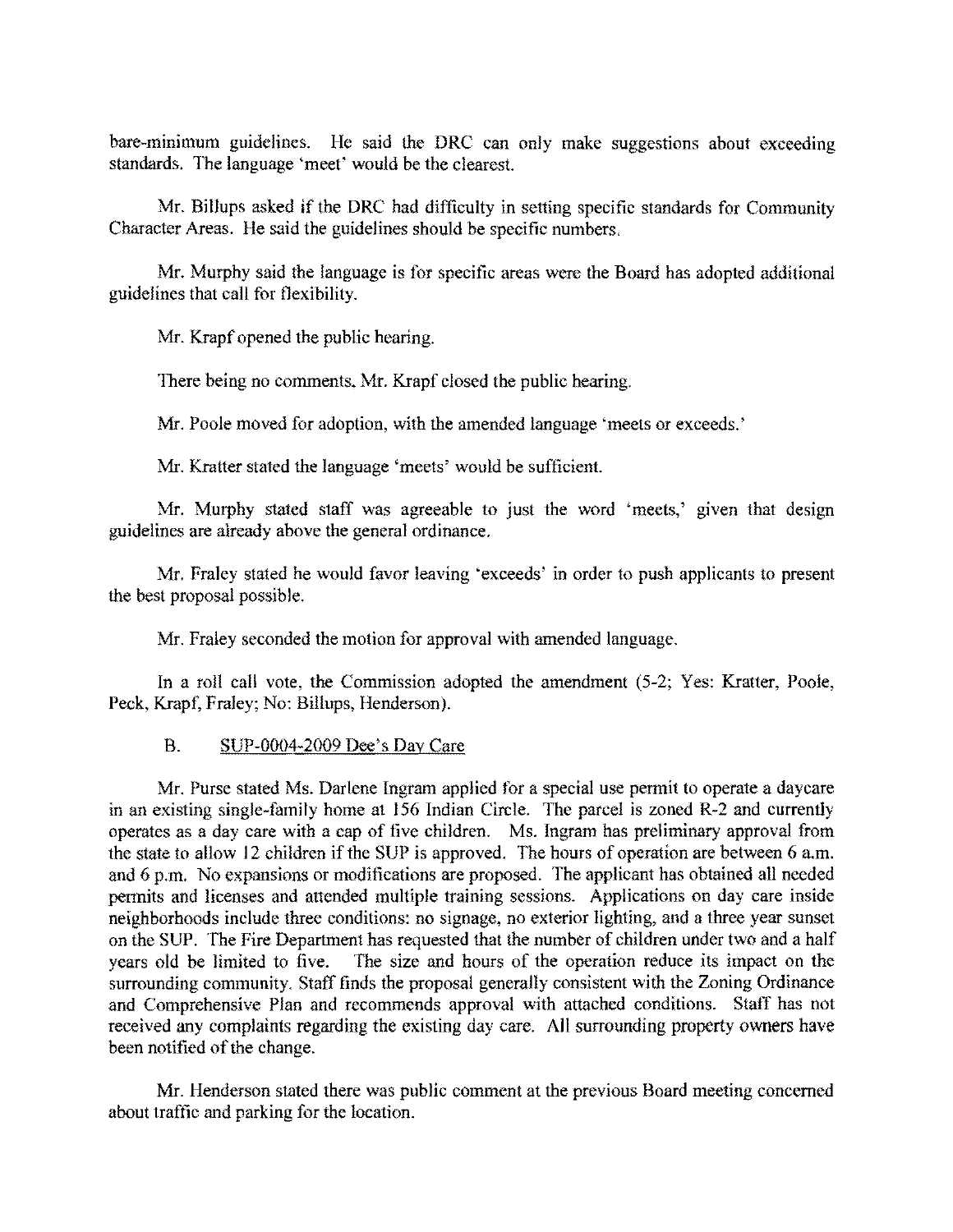Mr. Krapf opened the public hearing.

Ms. Darlene Ingram, 156 Indian Circle. discussed her day care's community involvement. She said she currently runs the day care anticipating expansion. 'The day care includes annual activities such as parental dinners, Fire Department visits, and food drives. She is a member of the Family Child Care Association, with a Master's degree in Community Counseling. Certifications include Red Cross and Army. Most clients live in the Grove area. Children's ages are from six months up to five years.

Ms. Cathy Bachelor, 102 Massacre Hill Road, stated she works at home as an auditor. She said she hears kids screaming off and on during the day, and was concerned about additional children. Additional traffic on Indian Cirele was a concern as well.

Mr. Ed Baker, 146 Indian Circle, stated that parents were parking on the circle and speeding down the street. He said there is no parking area and blind spots exist on the road. The streets are not capable of supporting a business in a residential area. Additional cars would make the streets even more unsafe.

Ms. Mary Oyer, 139 Indian Circle, stated she had concerns with parking in the small residential area. She said one night multiple cars parked in the circle, causing her to take a blind tum out of the intersection. Covenants signed in 1972 stated the neighborhood was to be reserved for residential purposes.

Ms. Cathy Dietrich, I/O Massacre Hill, stated the neighborhood was generally elderly individuals, and that if the children were coming from the surrcunding neighborhood, traffic would be an issue. She said she had almost been struck by speeding cars in the neighborhood. Fire safety in a home with twelve ehildren was also a concern.

Mr. Keith Ingram, co-applicant, stated he wished neighbors would have expressed their concerns before the meeting. He said recent parking issues were due to contractor trucks. Parents do not park on the streets. The driveway allows four cars to park at once. Several clients are from the new condominium units. Very unruly children are referred to counseling to help reduce noise in the neighborhood. Parents arrive to pick up their children at staggered times.

Ms. Ingram stated that the state requires an assistant for twelve children. She said her day care holds monthly fire drills. The last child leaves daily at 5 :45pm. Some of her clients are siblings, further reducing traffic.

Mr. Baker stated the neighbors did not want a commereial venture in the community.

Mr. Krapf closed the public hearing.

Mr. Purse stated the three-year SUP limit would require the applicant to return to the Commission at the end of three years, in order to measure impacts on the neighborhood. He said the Virginia Department of Transportation stated that the traffic generated by the proposal would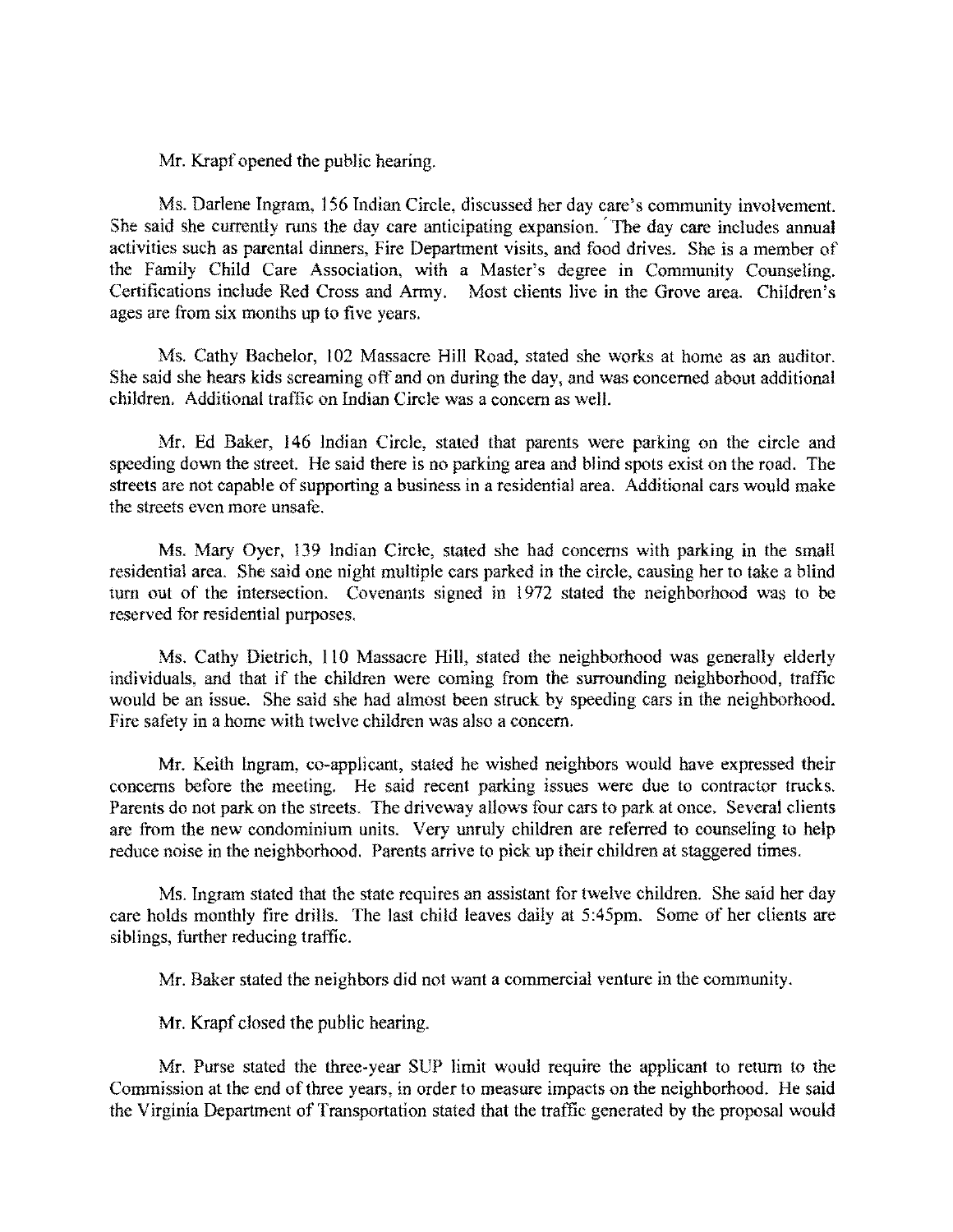not require additional improvements.

Mr. Billups stated any parking issues were a police matter.

Mr. Murphy stated he believed Ms. Oyer's covenant may been signed by the Clerk of the Court. Covenants are normally enforced by the homeowner's association.

Mr. Fraley stated the Fire Department has already made its input regarding the safety of the operation.

Mr. Billups moved for approval, with a second from Ms. Kratter.

Mr. Henderson stated day care access was an important objective in the Comprehensive Plan. He said he also wanted to protect residential neighborhoods from non-residential uses. Three years was a long period of time for potential detriment impacts to affect a neighborhood without review. He asked if the applicant would accept less than 12 children, with possible full expansion later.

Ms. Ingram stated she feels more comfortable with ten children, aided by an assistant. She said the children's playground was fenced-in. Twelve could be reexamined, but there is a need for day care in the community. Some parents prefer a home-like environment for their day cares. Having worked with mental challenged and juvenile offenders, she can handle a dozen children.

Mr. Billups slated that the impact on the surrounding neighborhood may be overstated. He said the services provided for residents outweighed any noise created. He also expressed his concerns over comments made that this was a detriment to the community, especially since it was a minority family providing services for minorities, Mr. Billups felt that denying this application would be denying the applicant's ability to make a livelihood, He expressed his opinion over the type of tactic that he felt was present in Williamsburg stems from a colonial mentality that has existed over many years. He felt that the sensitivities expressed were not toward the issues and the situation. He felt there was a need for daycare in this area, especially since affordable housing was nearby. Mr. Billups felt that police matters should be police matters, and that daycare issues should be daycare issues. He felt that some of the concerns mentioned were not pertinent but were used to justify Caucasian individuals who have complained.

Mr. Krapf asked the Commission to focus strictly on the SUP application,

Ms. Kratter stated she had sympathy on both sides of the issue. She said the Low Density Residential designation would include schools, churches, and community recreation areas, and that day cares would be within that expectation. If there are serious issues before the three year renewal, the police could notify the Commission. She supported adoption of the measure as proposed,

Mr. Poole stated that while aware of this essential community need, he was not convinced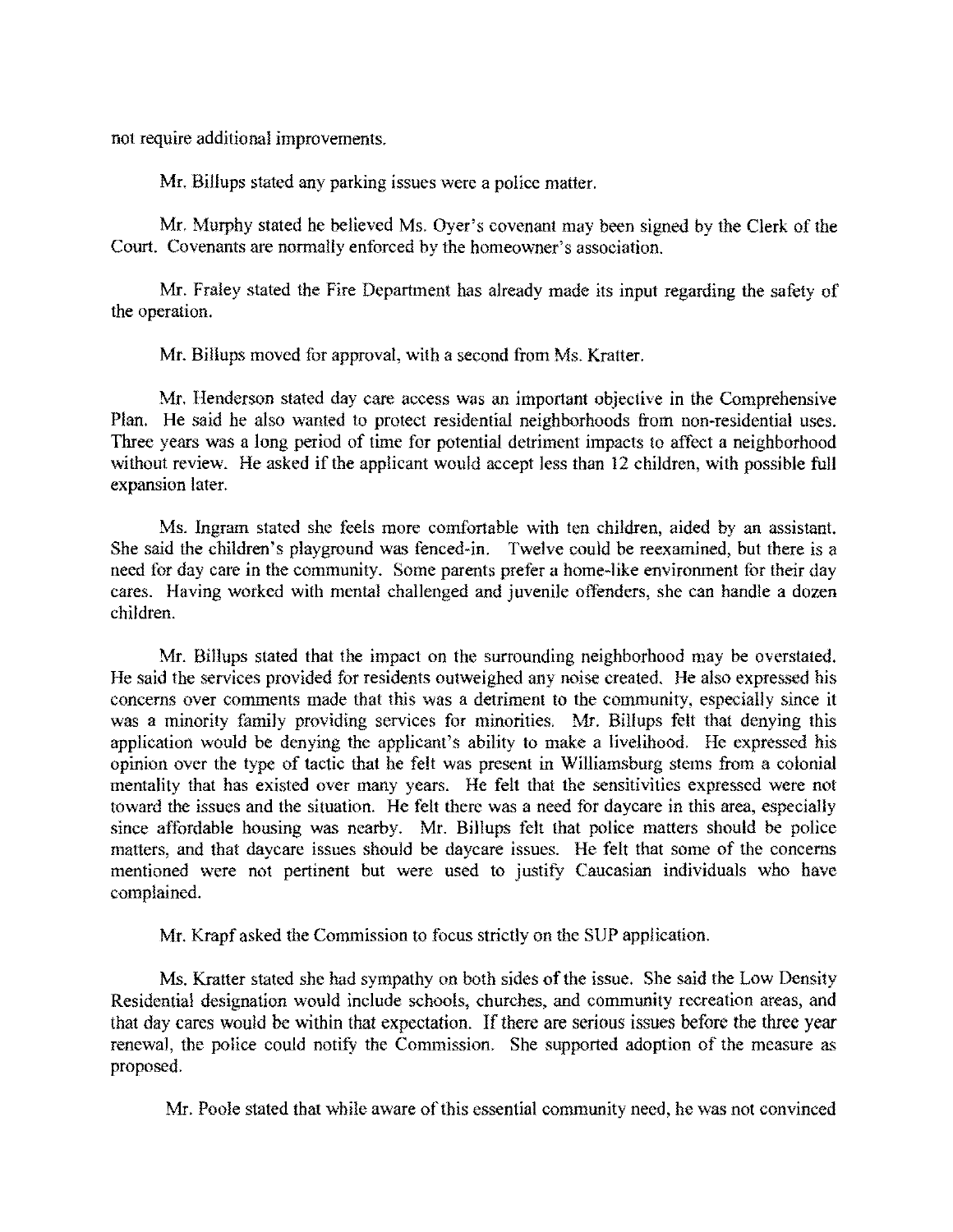of the appropriateness of the project's location. He said that although it may be minimally intrusive, it was located in an older community, off the main road, and those older communities without gates and homeowner associations' covenants and restrictions are more vulnerable to non-residential uses. He said if the property fronted Pocahontas Trail, he would reconsider his vote. Although child care is needed, commercial projects should not be in residential areas.

Mr. Peck stated there was a method established to enforce covenants. He said he was not prepared to detennine what constitutes 'too noisy' and that the neighbors had other methods of recourse outside the Commission.

Mr. Krapf stated issues should be differentiated, such as police matters. He said the applicant is an existing business with no previous issues. The staggered pick-up and drop-off times minimize the impact. He said he would support the applicant.

Mr. Fraley stated he wished the applicants and the neighbors had met to discuss their concerns in advance. He said he hated to sec communities split.

In a roll call vote, the Commission approved the motion 5-2 (Yes: Kratter, Billups, Peck, Krapf, Fraley; No: Poole, Henderson).

### C. SUP-0008-2009 CVS at Norge

Ms. Sarah Propst stated that the applicant has requested a one-month deferral. Staff confers with the request. Staff has provided hard copies of additional architectural revisions for review by the Commission.

Mr. Fraley stated that the previous Walgreens plan included a notation about limited hours of operation. He said he asked the applicant to consider restrictions and to include the sign proposal to the Commission. The DRC wanted the sign to be as subtle as possible.

Mr. Krapf opened the public hearing.

Ms. Maria Fuentes-Sherman, 5413 Mary Lane, stated she had no issue with the CVS, but objected to the razing of the Candle Light Kitchen building. She said there is no comparable restaurant in the area. She asked for an alternate plan to return the restaurant to thai area.

Mr. Tim Trant stated that the Candle Light Kitchen's fate was in the hands of the shopping center's owner. He said that CVS agents understood there was an attempt to relocate the restaurant within the strip, although no deal has been reached. Light green façade was a concern for the applicant on the grounds of the color being associated with Christmas and a competitor's firm. The applicant has instead proposed an earth-tone burgundy.

Mr. Krapf continued the public hearing to the June 3, 2009 Planning Commission meeting.

D. SUP-0010-2009 Michael J. Hipple Contractor's Warehouse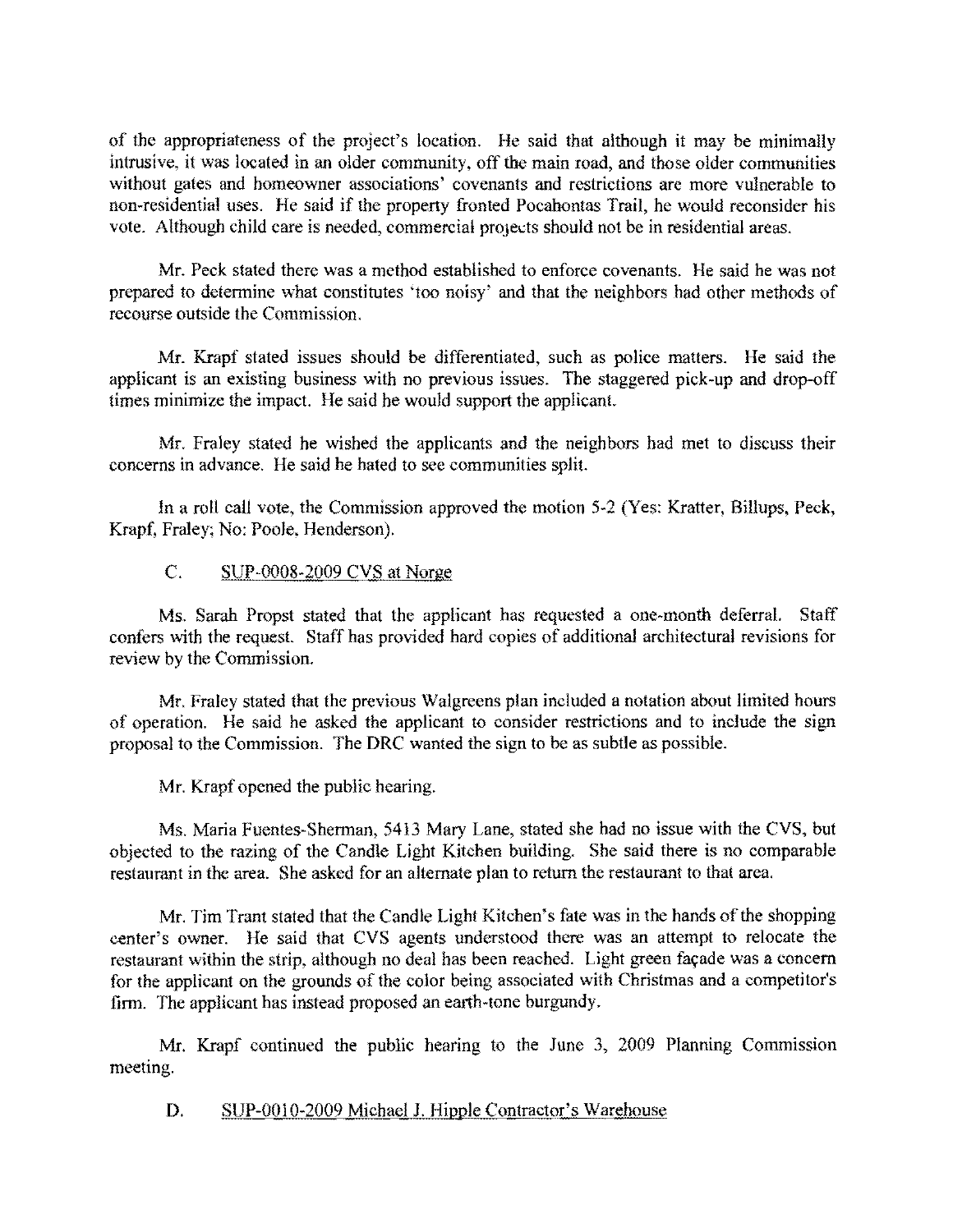Mr. David German stated that Mr. Michael J. Hipple has applied for a special use permit on a parcel zoned A-I, inside the PSA. The property is comprised of three lots at 7424, 7426, and 7428 Richmond Road, totaling 1.03 acres. The contractor's office and parking area will be confined to the rear parcels, furthest from Richmond Road. Two small homes on the properties will be used for residential purposes. The parcel is designated Low Density Residential on the Comprehensive Plan Land Use Map, which specifies that only limited commercial undertakings should be pennitted. Compacted gravel, in conjunction with the structures onsite, makes the site 42% impervious. One condition of approval is a reduction of the impervious area (to approximately 23%) of the site. The project consists of a 1,600 squarc foot garage building, (which includes an office, and storage areas inside two garage bays), and associated parking areas both in front of and across from the garage. A six foot privacy fence and landscaping will help conceal one of the residential homes, the office/garage, and the parking area. Staff finds the proposal generally consistent with the Comprehensive Plan, and with the surrounding zoning and neighboring land uses. The conditions recommended for approval with the SUP will further mitigate any impacts, especially those associated with stonnwater management, parking, and irrigation. Staff recommends approvaL

Mr. Fraley asked about the irrigation via stonnwater collection provision and the use of the tenn "impoundments" in the condition related to onsite stonnwater collection devices.

Mr. Gennan stated that the James City Service Authority instituted that condition, and that the tenn "impoundments" was being used to refer to rain barrels, cisterns, and similar water catchment devices.

Mr. Murphy stated that the impoundment application was a universal standard, whereas this particular development would not be subject to an impoundment plan for either stonnwater or environmental concerns.

Mr. Bill Cain stated there were no traditional stonnwater impoundments proposed for the project.

Mr. Gennan stated all standard notification protocols were followed. No comments or concerns have been received by staff. The current operation \\ill not change with an SUP approval. The applicant and his neighbor to the rear (Mr. A. G. Bradshaw) had reached an agreement about the landscaping that would be installed along their mutual property line, and that this agreement was reflected in the recommended landscaping and fencing condition of approval.

Mr. Cain agreed that "impoundment" in this case referred to rain barrels and similar devices for the collection of rainwater runoff.

Mr. Fraley stated he would prefer that more specific language be used in place of impoundment.

Mr. Krapf opened the public hearing.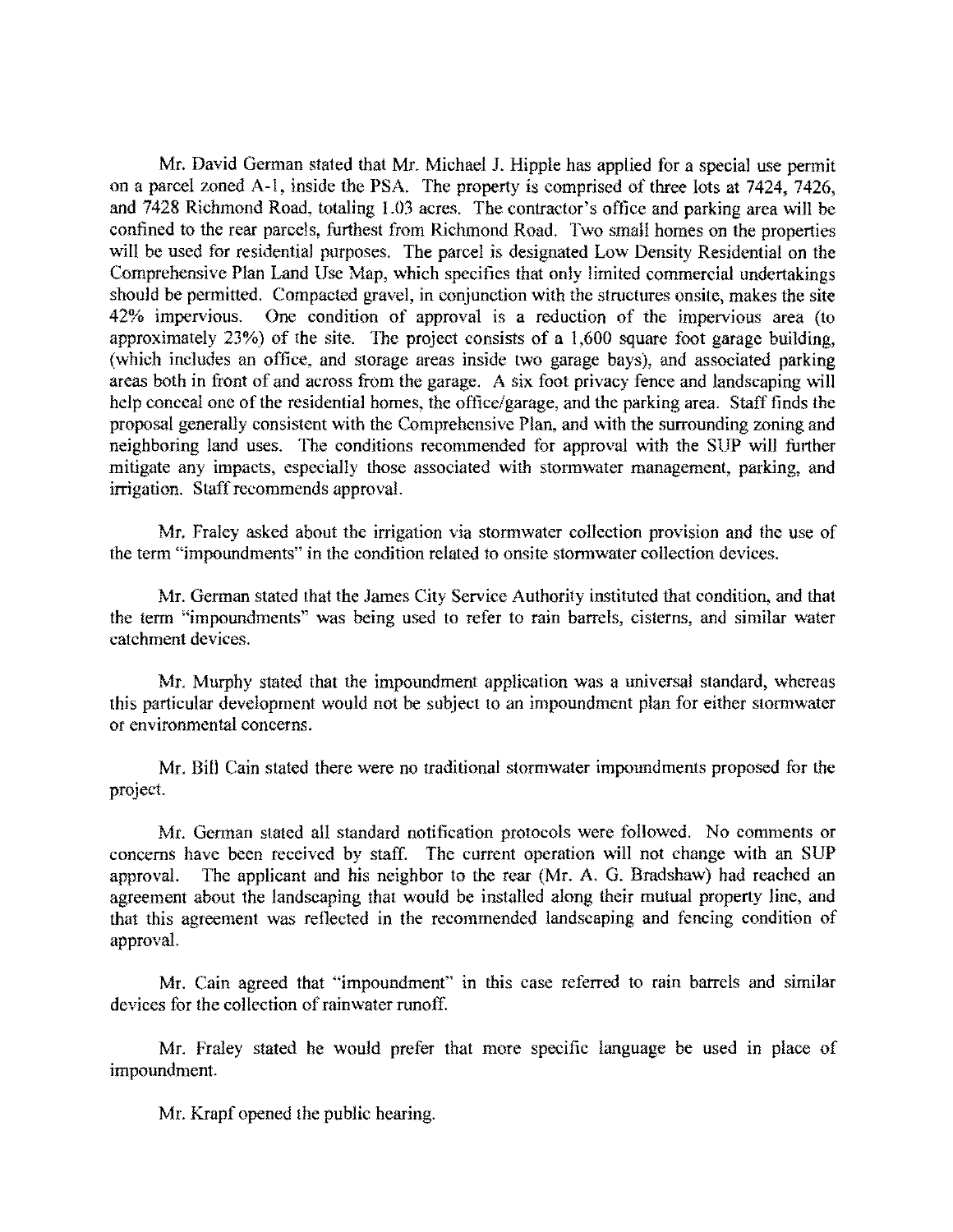Mr. Michael Hipple stated that he understood "impoundments" to mean rain barrels and similar devices. He said he added barrels, at JCSA's request, to ensure the landscaping would not have to be watered. The rear buffers had been discussed with Mr. Bradshaw, who had requested a landscape buffer and the relocation of a fence.

Mr. Krapf closed the public hearing.

Mr. Poole stated that based on the zoning and Comprehensive Plan. he was prepared to support the application.

Mr. Poole moved for approval, with a second from Mr. Fraley.

In a unanimous roll call vote, the Commission approved the motion (7-0).

### 8. PLANNING DIRECTOR'S REPORT

Mr. Murphy stated he had no further discussion.

### 9. COMMISSION DISCUSSIONS AND REPORTS

### A. Policy Committee

Mr. Henderson stated the Policy Committee reviewed the reduced M-1 and B-1 setbacks and the Capital Improvements Program.

Ms. Kratter moved to approve the report, with a second from Mr. Billups.

In a unanimous voice vote, the Policy Committee report was approved (7-0).

#### B. Parks and Recreation Master Plan Discussion

Mr. Peek stated that if the County had difficulties using the Comprehensive Plan as a tool, it sends a negative signal to the private sector. He said he keeps seeing policy inconsistencies, such as policies to have JCSA expand operations outside the PSA. The County mandates one policy but subsidizes another. Although Parks and Recreation should have to place as many parks as possible inside the PSA, the Parks and Recreation Master Plan does not include this policy. Parks and Recreation used state and national standards, but did not use the Comprehensive Plan. The Master Plan is still a working document. The Comprehensive Plan should guide master plans. and master plans should not push the Comprehensive Plan. A resolution was drafted to officially send the Commission's concerns to the Board and staff.

Mr. Fraley stated there was a history of boards and committees being unaware of the Comprehensive Plan. He said this point in the Comprehensive Plan process allows the Commission to address many of Mr. Peck's concerns. When the Comprehensive Plan arrives at the Commission, they will see a different recommendation on community wells. The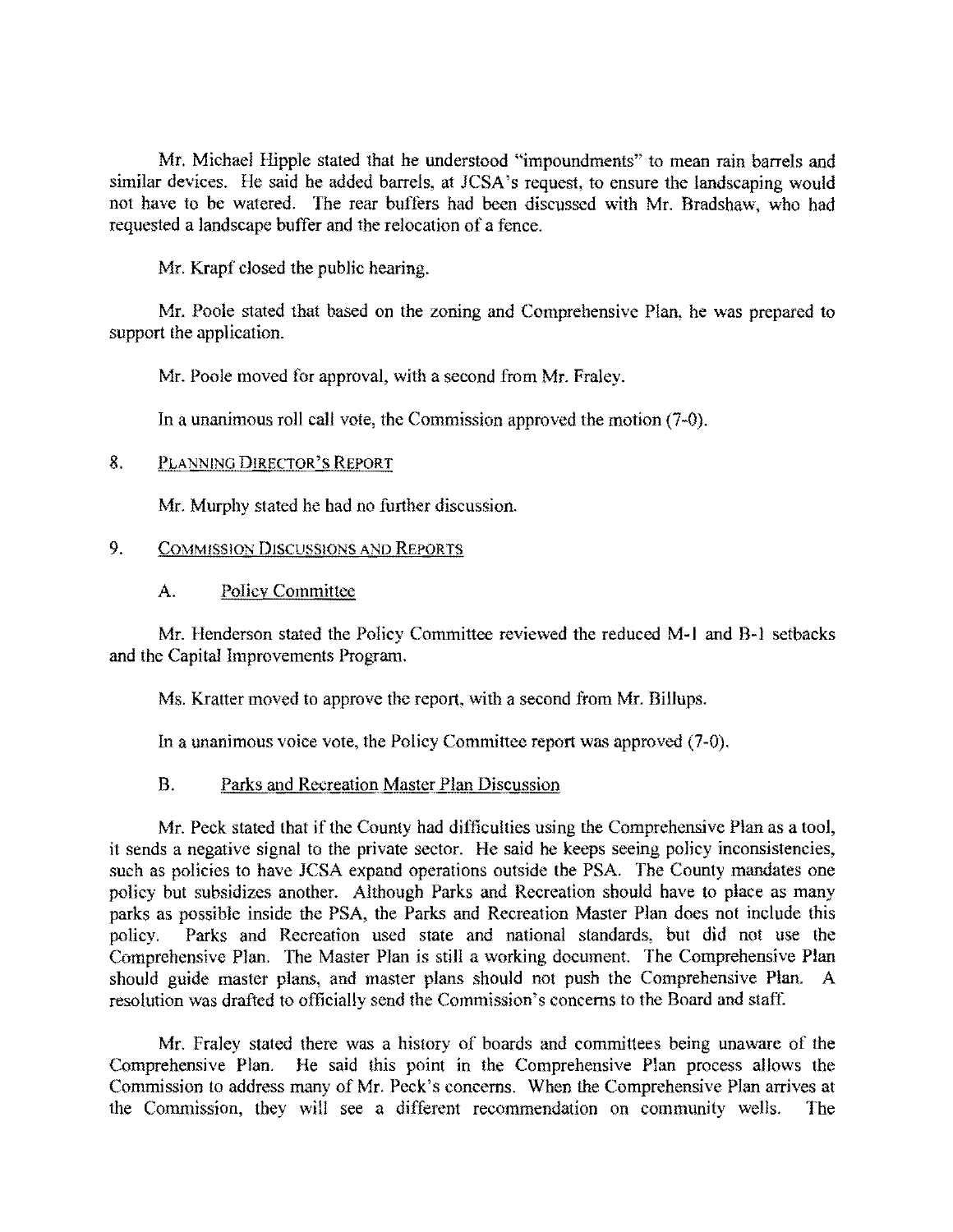Commission should consider the degree to which Comprehensive Plan standards should be held, as well as standards for change. Mr. Fraley stated the Commission could address some of Mr. Peck's concerns when the Comprehensive Plan comes before the entire Commission.

Ms. Kratter stated the Commission has a chance to create a stronger process by inserting language into the Comprehensive Plan stating that all master plans must comply with the Comprehensive Plan. The Commission could review more specific language in the plans.

Mr. Fraley asked for Mr. Murphy's comments on whether it would be appropriate to address some of these concerns when the Comprehensive Plan comes before the Commission.

Mr. Murphy stated that this would be an appropriate forum to discuss matters of policy with respect to consideration to other plans against the Comprehensive Plan. He stated a policy statement to that effect may be an appropriate outcome during the update process. He stated that at a minimum he would expect the Commission to measure any project against the Comprehensive Plan. Mr. Murphy did express his concerns about strict adherence sinee the Comprehensive Plan is a general guide.

Mr. Fraley stated he would like a standards proposal to come before the Comprehensive Plan.

Mr. Murphy stated that staff would help draft any Comprehensive Plan standards language. Staff would however, request some guidance from either the Planning Commission or Steering Committee on suggestive language.

Mr. Krapf stated that in the past 18 months, service standards from the 2003 Comprehensive Plan have been reevaluated and voted on by the Steering Committee. He stated all County agencies should consult the plan before starting their own master plans. The standards proposal would carry more weight going alongside the draft Comprehensive Plan to the Board.

Mr. Billups stated that the Commission should remain close to its own responsibilities. He said the Commission should stick to issues of health, safety, and welfare. The length of a citizen's residency should not affect community needs. The Commission should not revisit old issues which may cause ill feelings.

Mr. Poole stated the Comprehensive Plan was a general document, and did not have the specificity some of the Commissioners would prefer. He said the public entities should move at a different pace than private entities since they assure quality of life issues.

Mr. Peck stated commercial dollars follow the unintended policies of County policies.

Mr. Henderson stated there is a healthy tension between the interests behind the Comprehensive Plan. He said each of those interests should be able to pursue their own processes. The Comprehensive Plan is a guide, not a manual. Impacts on adjacent property owners are within the Commission's purview.